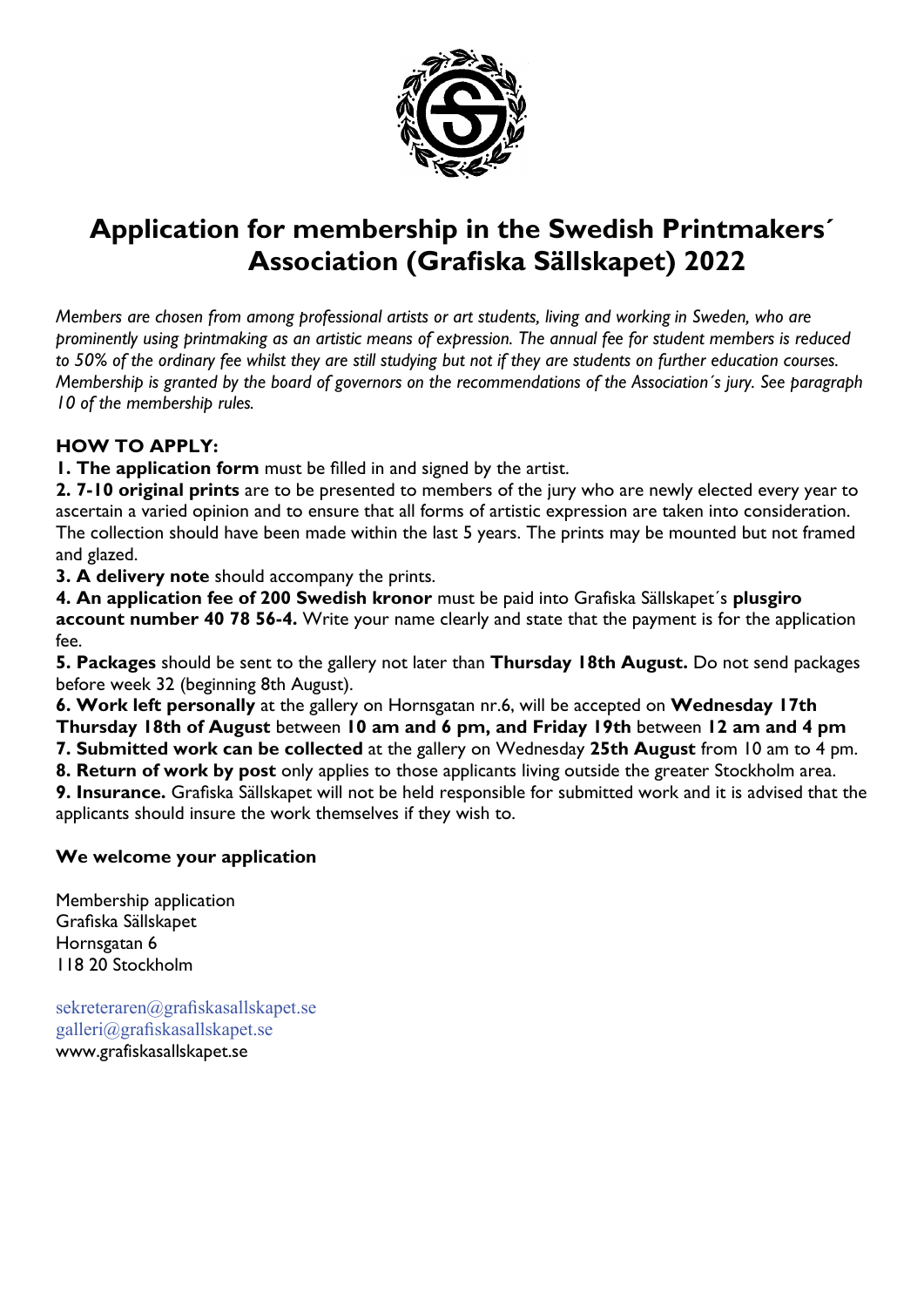### **GRAFISKA SÄLLSKAPET APPLICATION FOR MEMBERSHIP**

| Use only this application form. Supplements will not be read.                                                                          |  |
|----------------------------------------------------------------------------------------------------------------------------------------|--|
|                                                                                                                                        |  |
|                                                                                                                                        |  |
|                                                                                                                                        |  |
|                                                                                                                                        |  |
|                                                                                                                                        |  |
| Art education. School, place, year                                                                                                     |  |
| <u> 1 - Jan Andreas Andreas Andreas Andreas Andreas Andreas Andreas Andreas Andreas Andreas Andreas Andreas Andr</u>                   |  |
| <u>2</u>                                                                                                                               |  |
| <u>3</u>                                                                                                                               |  |
| Artistic merits and possible references                                                                                                |  |
|                                                                                                                                        |  |
| <u>2</u>                                                                                                                               |  |
| 3<br><u> 1989 - Jan James James James James James James James James James James James James James James James James J</u>              |  |
| Solo exhibitions in the last 5 years. Venue, place and year.                                                                           |  |
|                                                                                                                                        |  |
| $\overline{2}$<br><u> 1989 - Andrea San Andrea San Andrea San Andrea San Andrea San Andrea San Andrea San Andrea San Andrea San An</u> |  |
| 3                                                                                                                                      |  |
| 4<br><u> 1989 - Johann Stoff, deutscher Stoff, der Stoff, der Stoff, der Stoff, der Stoff, der Stoff, der Stoff, der S</u>             |  |
| 5<br><u> 1989 - Johann Barbara, martin amerikan basar dan berasal dalam basa dalam basar dalam basar dalam basa dalam</u>              |  |
| Group exhibitions in the past 5 years. Venue, place and year.                                                                          |  |
| <u> 1989 - Jan Samuel Barbara, margaret eta biztanleria (h. 1989).</u>                                                                 |  |
| 2                                                                                                                                      |  |
| 3<br><u> 1989 - Johann John Stoff, deutscher Stoff und der Stoff und der Stoff und der Stoff und der Stoff und der Stoff</u>           |  |
| 4                                                                                                                                      |  |
| 5<br><u> 1989 - Johann Stoff, deutscher Stoffen und der Stoffen und der Stoffen und der Stoffen und der Stoffen und der</u>            |  |
|                                                                                                                                        |  |

I hereby apply for membership in Grafiska Sällskapet and assure that the submitted work is made by me and that all of the information on the application form is correct. Place and date Signature